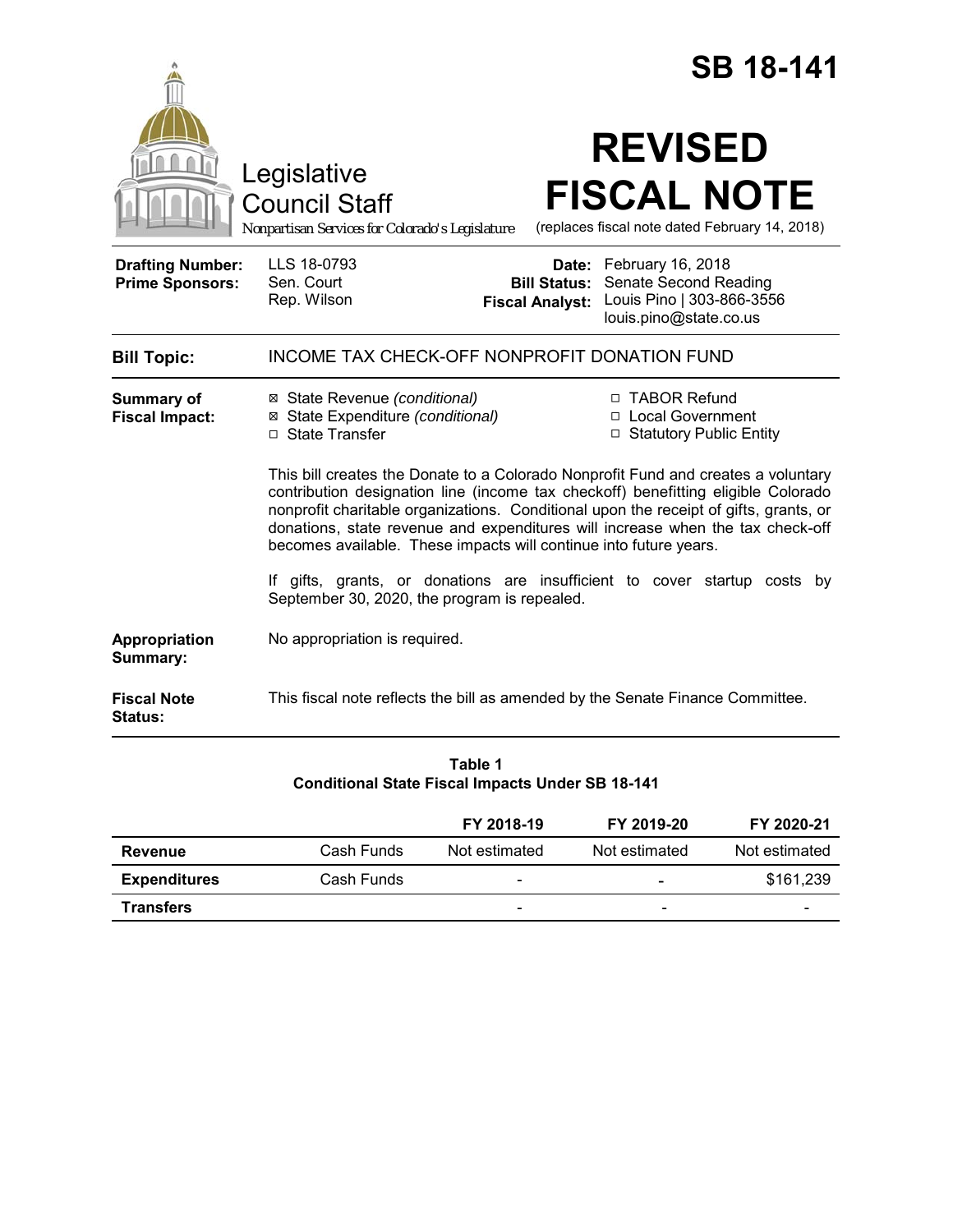# **Summary of Legislation**

This bill creates the Donate to a Colorado Nonprofit Fund (fund) and creates a voluntary contribution designation line (income tax check-off) benefitting eligible Colorado nonprofit charitable organizations (charities). Under the bill, charities that are registered and in good standing with the Colorado Secretary of State (SOS) may be included on the list to receive contributions from the fund. Each charity must also be exempt from federal income tax under section 501(c)(3) of the IRS code. A registered charity may exclude itself from the list by filing a written request to the SOS.

The SOS is required to provide the Department of Revenue (DOR) a list of eligible charities on or before October 1, 2019, and on or before October 1 of each year thereafter. The DOR will make the list available in a digital or paper format, or both, with information that the department requires for a taxpayer to designate the organization to receive a donation from the income tax check-off. A taxpayer can only designate one eligible charity from the list.

The DOR may seek, accept and expend gifts, grants, or donations for the purposes of covering the initial costs of implementing the program. If the DOR does not receive sufficient funding to cover the initial costs by September 30, 2020, the Donate to a Colorado Nonprofit program is repealed.

The bill excludes the fund from the time limitations and minimum contribution requirements imposed on most other voluntary contribution funds.

Finally, this bill limits the amount a taxpayer can contribute to any income tax check-off to an amount equal to their income tax refund.

**Checkoff availability**. Beginning in income tax year 2019, the check-off may be added to the form if the DOR has received sufficient funds from gifts, grants, or donations to cover the startup costs, and a contribution line is available on the tax form with the Donate to a Colorado Nonprofit check-off next in the queue.

**Administration.** The DOR will annually determine the total amounts designated to each individual eligible charity and report these amounts to the State Treasurer and General Assembly. After administration costs, the State Treasurer will distribute the remaining contributions to the designated charities.

The DOR may contract with a private or public entity to administer all or part of the program. The total fees and obligations cannot exceed three percent of the total amount credited to the fund for that income tax year. The DOR may share with the contacting party taxpayer information necessary to administer the fund. A contracting party shall keep all information from the department confidential. Any individual who fails to do so is guilty of a misdemeanor.

# **Background**

The Colorado individual income tax return form allows taxpayers to contribute to various listed organizations by donating a portion of their income tax refund or increasing the amount owed on their tax return. Legislation is required to create a new income tax check-off.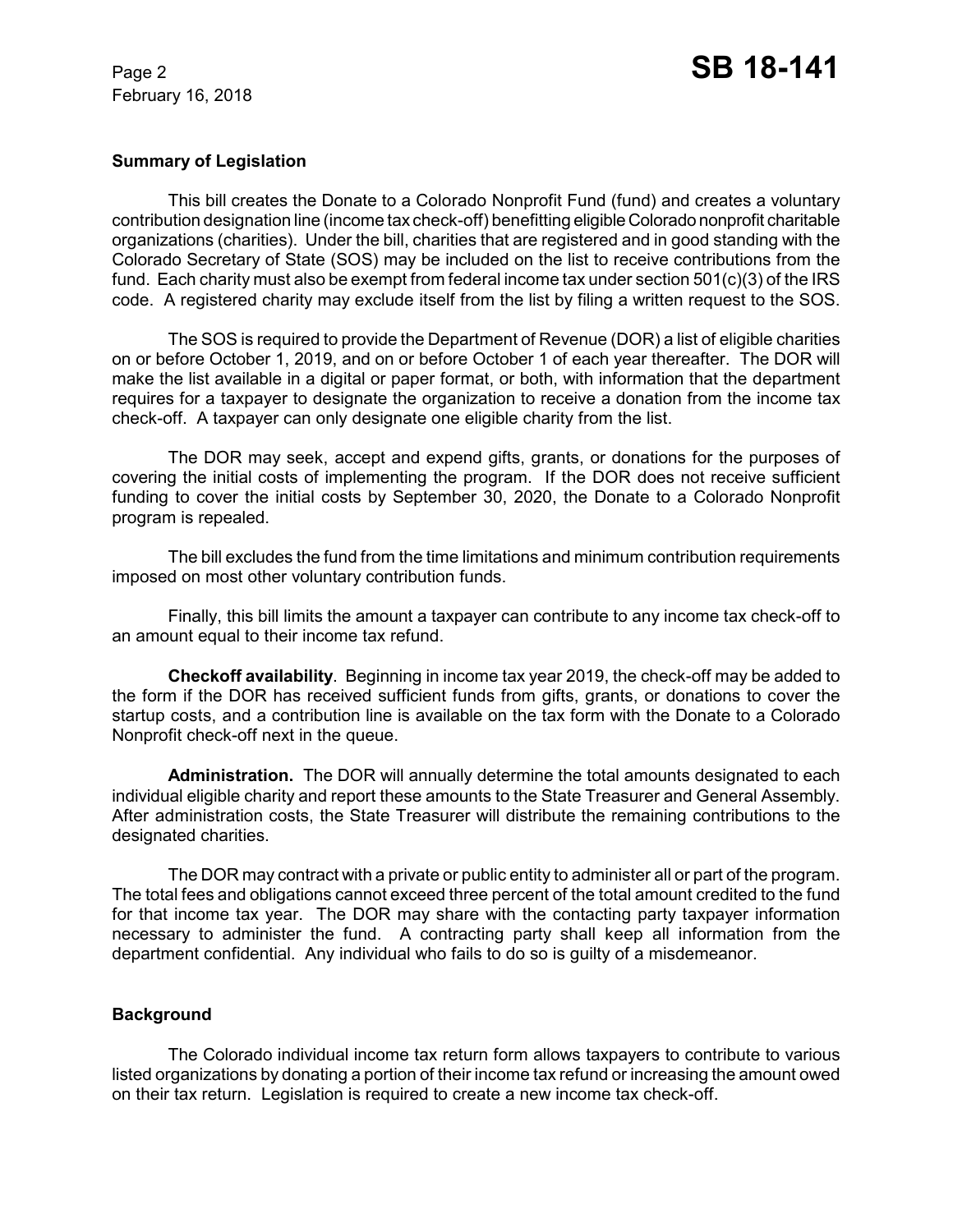Only 20 check-off programs can appear on an individual income tax form each year. To ensure that the cap is not exceeded, the priority order system specifies that continued or renewed programs take precedence over newly created programs. Tax check-offs must contain a sunset date and meet a yearly minimum contribution of \$50,000 by the third year from when it first appeared on the form and subsequent tax years to remain on the tax form. Contributions are calculated from January 1st through September 30th of each tax year. Thus, if a program that has appeared on the form is renewed or continued and has donations of at least \$50,000, the program remains on the form in the following tax year. Under current law, the Western Slope Military Veterans Cemetery and Homeless Prevention Activities Program funds are exempt from the mandatory sunset process.

Newly created programs can only appear on the tax form when an existing program is removed. The order of programs in the queue is determined by the date and time that the Governor signs each bill. It should be noted that 20 voluntary contributions appear on the 2017 Colorado individual income fax form. As of the date of this fiscal note, there are no tax check-off programs in the queue.

During January 1 through September 2017, the total amount of voluntary contributions made was approximately \$1.8 million, ranging from \$16,000 to \$181,000 per checkoff program.

As of February 1, 2018, there are approximately 11,200 charities eligible to receive contributions from the fund if this bill becomes law.

# **Assumptions**

This fiscal note uses the following assumptions:

- The check-off will be added to the 2020 individual income tax return form and state revenue and expenditures will begin increasing in FY 2020-21.
- To the extent a contractor discloses classified taxpayer information, this bill may increase state revenue for fines imposed by the courts. However, based on the low number of fines imposed by the courts and the assumption that state contractors will comply with the law, the fiscal note assumes that minimal, if any, revenue will be generated. In addition, workload will increase for the district attorneys and county courts to hear any cases. The DOR has indicated that they do not currently intend to contract out for the administration of this program and the fiscal note excludes these impacts.

# **State Revenue**

The amount of contributions to the Donate to a Colorado Nonprofit Fund and the date by which the tax check-off will be available is uncertain. To the extent that this bill generates new contributions and does not shift donations from existing check-off programs, state revenue will increase in years the tax check-off is available.

The DOR may seek and accept gifts, grants, and donations from private or public sources for purposes of implementing the program beginning in FY 2018-19. As of the date of this fiscal note, no sources of gifts, grants, or donations have been identified and any increase in revenue has not been estimated.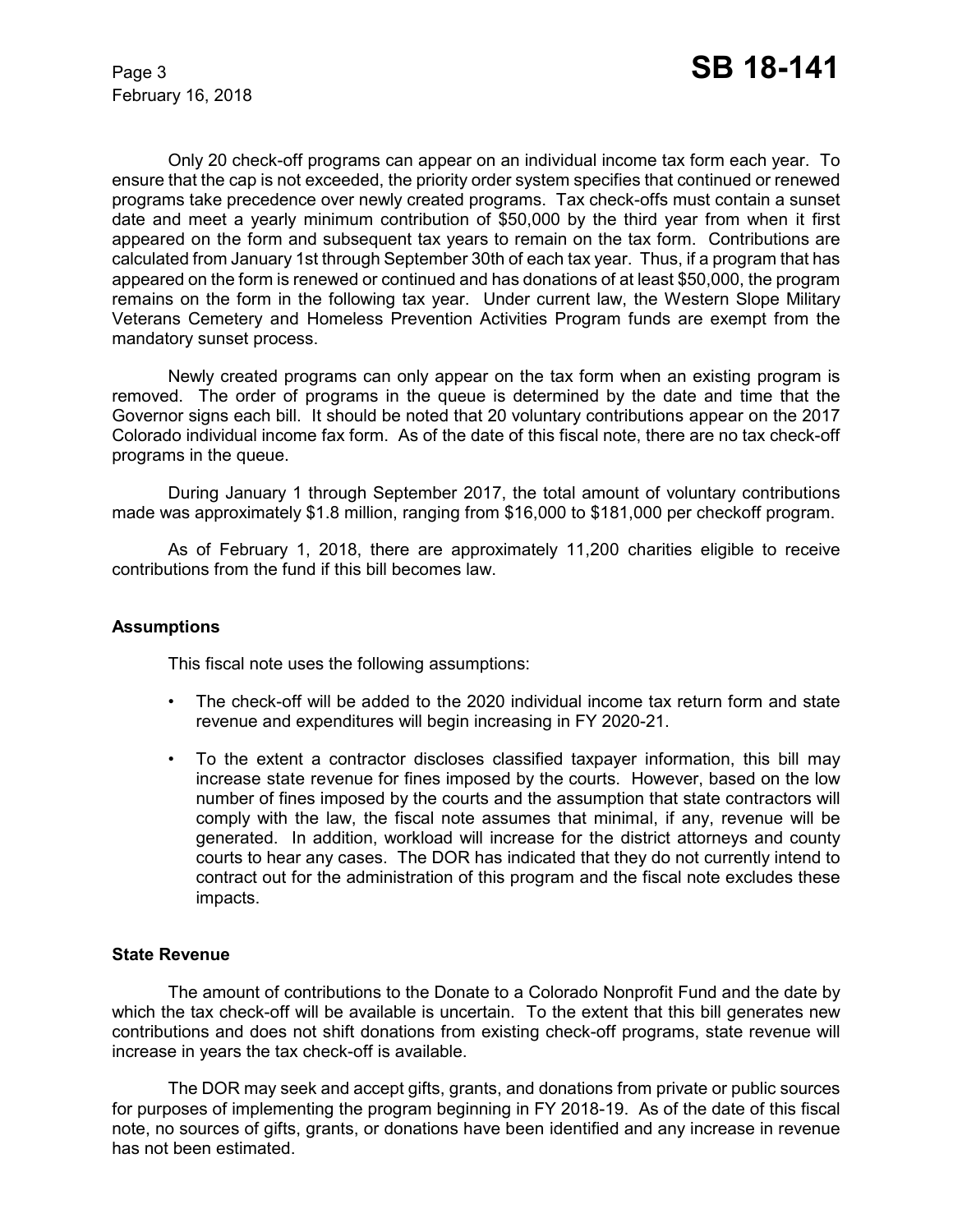These voluntary contributions and donations will not affect General Fund revenue and are exempt from TABOR provisions.

### **State Expenditures**

Conditional on the receipt of gifts, grants, and donations, the DOR will have expenditures of 2.0 FTE and \$161,239. This analysis shows these costs beginning in FY 2020-21,as summarized in Table 2. If gifts, grants and donations are sufficient to cover these expenditures by September 30, 2020, the Donate to a Colorado Nonprofit fund is repealed.

| <b>Cost Components</b>         | FY 2018-19 | FY 2019-20 | FY 2020-21     |
|--------------------------------|------------|------------|----------------|
| <b>Department of Revenue</b>   |            |            |                |
| <b>Personal Services</b>       |            |            | \$26,884       |
| <b>Operating Expenses</b>      | -          |            | \$1,900        |
| <b>Computer System Changes</b> |            |            | \$130,000      |
| Centrally Appropriated Costs*  |            |            | \$2,455        |
| FTE - Personal Services        |            |            | 2.0 FTE        |
| <b>Total Cost</b>              |            |            | \$161,239      |
| <b>Total FTE</b>               |            |            | <b>2.0 FTE</b> |

**Table 2 Conditional Expenditures Under SB 18-141**

 *\* Centrally appropriated costs are not included in the bill's appropriation.*

**Department of Revenue.** In general, costs for adding an income tax check-off line begin in the last quarter of the year it is scheduled to appear on the form. If the Donate to a Colorado Nonprofit income tax check-off is added to the 2020 individual income tax form, expenditures for the department will begin in FY 2020-21.

Expenditures include one-time GenTax programming and programing the optical charter recognition (OCR) software to recognize the change to the state income tax form. These changes are expected to increase expenditures by \$130,000, representing 520 hours of computer programming at \$250 per hour. These costs are mainly attributable to developing and expanding the current process to include over 11,000 new accounts. Since programming costs are based on the FY 2018-19 contracted rate for changes to the Colorado Integrated Tax Architecture system, these expenditures may increase by the time the check-off program is available.

The DOR will also experience a workload increase from income tax paper returns designating a contribution to the fund. Paper files are electronically uploaded using an OCR system. The most recent OCR rates recognized 57 percent of paper returns, requiring a manual review of 43 percent of paper forms. It is uncertain how many paper filers will contribute to the new fund, but this analysis assumes the bill will increase the amount of new manual reviews. On average, each paper return review takes about 20 minutes to complete. The fiscal note assumes 2.0 FTE will be required in the first fiscal year the check-off is added to the form. Depending on the volume of contributions and manual reviews as a result of this new fund, the department may require additional FTE in later fiscal years.